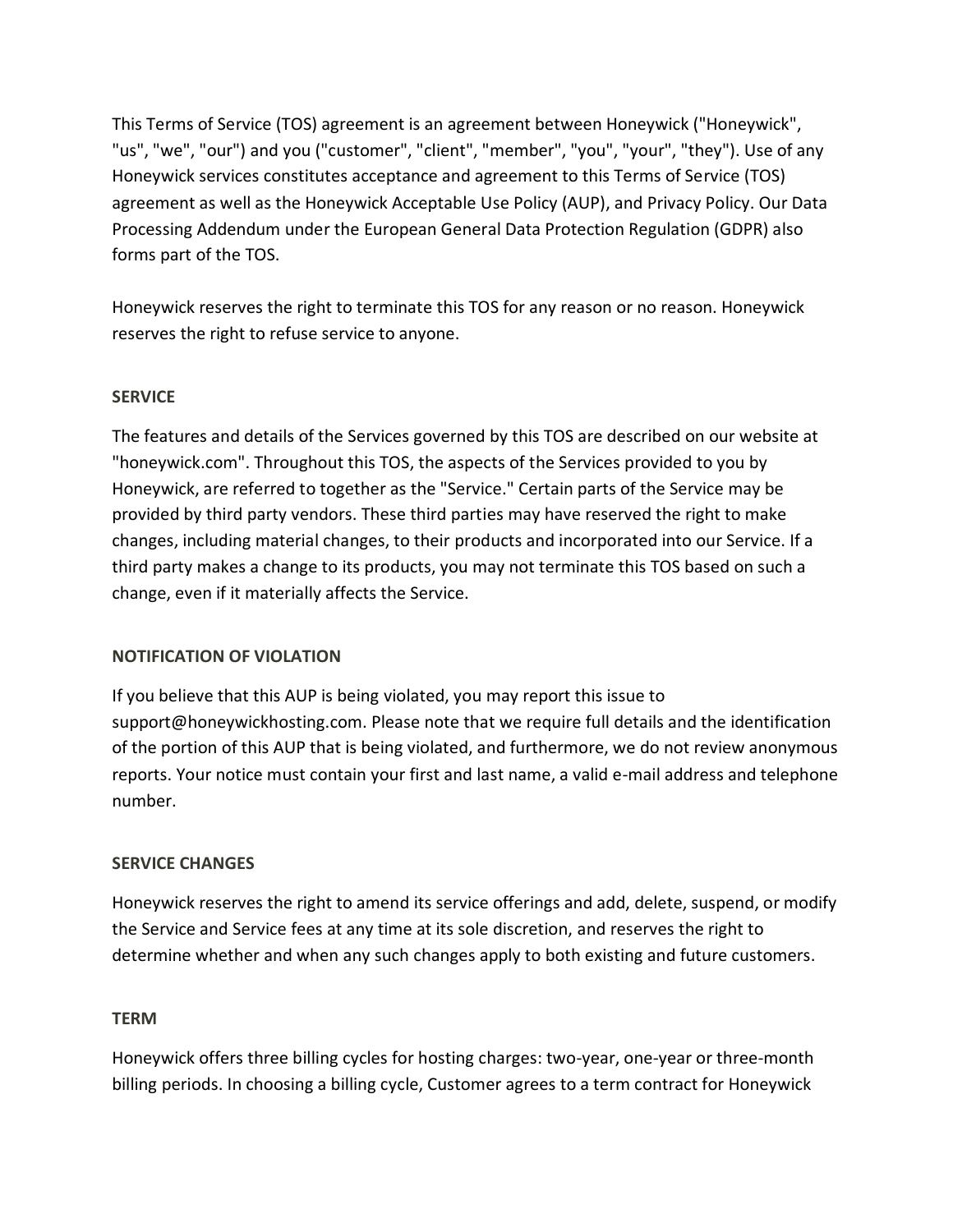Service for a period equivalent to their billing cycle. Two-year, one-year and three-month contracts automatically renew in perpetuity after 24 months, twelve (12) months and three (3) months, respectively for the same contract period unless the Service is canceled by the Customer or the billing cycle is changed. If the billing cycle is changed, then the contract is automatically renewed each term in perpetuity at the new billing cycle unless the Service is cancelled by the Customer or if the billing cycle is changed.

## **SERVICE FEES**

The date of the initial online order for Honeywick Service will set the Account monthly Billing Date for all future billings. Some adjustments of the Billing Date will be performed should the online order date occur on the 29th, 30th, or 31st of the month. Services are provided on a prepayment basis and fees for services will be billed on the Billing Date of the specific billing cycle of the Service. All fees are fully earned when due and non-refundable when paid. Customer agrees that Honeywick will charge all Service Fees to the credit card supplied by Customer. All payments shall be made in US Currency. The Service Fees do not include any applicable sales, use, revenue, excise or other taxes imposed by any taxing authority with respect to the Services or any software provided hereunder. If applicable, all taxes will be paid by the Customer.

### **30 DAY MONEY BACK GUARANTEE**

If Customer terminates this Agreement within 30 calendar days of the order's initial sign up date and they request immediate termination, they will receive a full refund of the hosting Service Fees paid when setting up the account. Setup fees, new domain name registration fees purchased by Customer are not refundable. If Customer requests termination at the end of the first 30 days, then there will be no refund. This Money Back Guarantee does not apply to the renewal term or plan/period changes. Customers can submit account cancellation requests through the control panel site manager and select immediate termination or termination at the end of the first 30 days.

If Customer has purchased or received one or more discounted or complimentary Honeywick services with their hosting plan, Honeywick reserves the right to charge Customer for the full retail price of those services upon termination for refund. Honeywick purchases these services from third parties and does not have the ability to cancel them until their term ends.

### **ONE TIME FEES**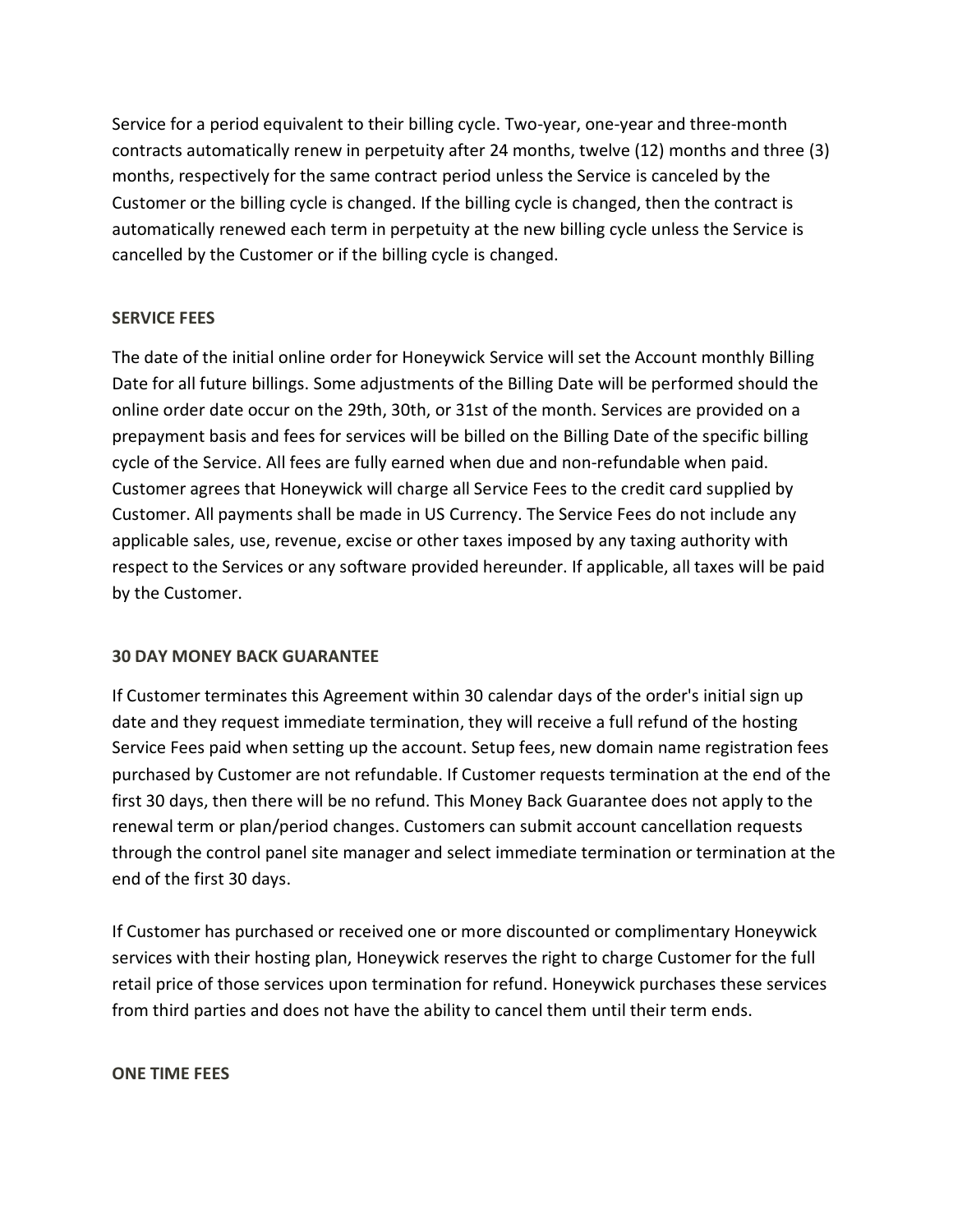Any one time fees are due and payable at the time they are incurred and are non-refundable.

#### **DOMAIN NAME REGISTRATION**

Under this TOS, the Customer has the option, through the Order Form or as part of service activation within the Control Panel, to request Honeywick to register a new domain name on behalf of the Customer. Customer understands and acknowledges that Honeywick is not a Domain Registrar and that Honeywick will register new domain names through a Domain Registrar partner selected by Honeywick. Customer understands that the domain registration process requires Honeywick to pass Customer Information to the Domain Registrar partner and such information may become public information. Honeywick will not be responsible if a domain name is not available for any reason. Honeywick will not be responsible for any infringement of any third party rights caused by its domain registration on behalf of Customer. For such new domain name registrations, Customer shall comply with the then current Domain Registration Agreement, ICANN Uniform Domain Name Dispute Resolution Policy posted at https://www.icann.org/dndr/udrp/policy.htm, and Registrant's Benefits and Responsibilities Under the 2009 Registrar Accreditation Agreement posted at https://www.icann.org/en/resources/registrars/registrant-rights/benefits. ICANN also provides Registrant educational materials at https://www.icann.org/en/resources/registrars/registrantrights/educational.

Honeywick will automatically renew domain names that we register on behalf of the Customer for one year, unless Customer deselects the Domain Auto-Renew service. If the customer deselects the Domain Auto-Renew service, the customer will receive an email to notify them of their upcoming domain expiration date and there will be alerts in the Control Panel domain section. The customer must then renew their domain through the Honeywick billing control panel.

If the domain name expires, the domain name will become inactive and will enter a grace period. The customer can renew their domain after its expiration through the Honeywick control panel during the grace period. If the domain has expired and passes the grace period, the domain name enters the redemption period and the customer must contact Honeywick billing department to renew. If the customer desires to obtain rights to the domain name that is in the redemption period, the customer will be charged \$200 (\$300 for .store domain) to reclaim their rights to the domain name. If the domain is beyond the end of the redemption period, the customer understands that Honeywick can no longer renew the domain name.

#### **ACCOUNT UPDATER SERVICES**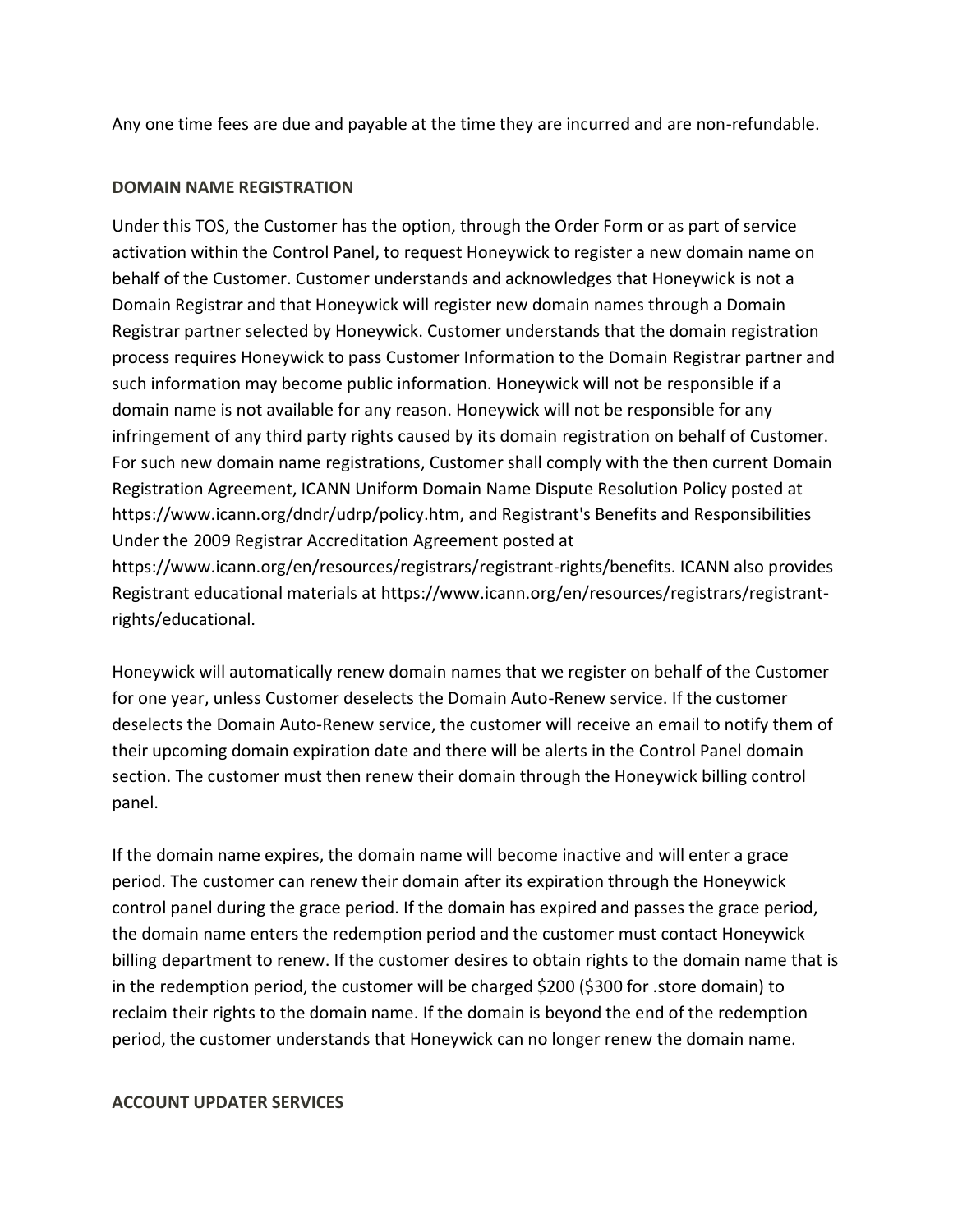Honeywick may participate in Account Updater Services supported by your payment card provider. With this program, your card provider may notify Honeywick of any changes to your card number or expiration date. In accordance with the program, if Honeywick is notified of any changes, we will update your payment information on your behalf. Honeywick makes no guarantee that we will request or receive any updated card information.

### **SERVICE CREDITS**

Should any service credits be issued to the Customer account, they will be used to offset hosting fees assessed in the future. Service credits are not cashable and cannot be transferred to other accounts.

### **FRAUD PREVENTION**

Honeywick uses various technologies to screen orders for fraud prevention. Each order for new Service is subject to our fraud prevention screening. Honeywick is not obligated to provide Service to Customer until Customers comply with all fraud prevention program requests. Any unfulfilled requests may result in account suspension and/or account cancellation. Customers may still be responsible for any Third Party Service that they may subscribe to. Honeywick is not responsible, and Customer agrees to hold Honeywick harmless from, any liability or damage that Customer or any third party may sustain, should Customer fail to meet the criteria of the fraud prevention controls.

### **CANCELLATION**

If Customer wishes to cancel Service for any reason, the Customer must log into their **[Billing](https://controlpanel.honeywickhosting.com/billing/)  [Control Panel](https://controlpanel.honeywickhosting.com/billing/)** and use the Close Site link to cancel Service of a particular Site. Cancellations are effective at the end of the current billing period (Cancellation Date). For security and privacy, all customer files, data, and e-mail remaining on Honeywick servers after the cancellation date will be destroyed and unrecoverable. It is the Customer's responsibility to backup their files and data and download their e-mail prior to requesting Cancellation. Honeywick is not responsible, and Customer agrees to hold Honeywick harmless from, any liability or damage that Customer or any third party may sustain, should customer files and data be destroyed after site cancellation.

### **REFUNDS AND DISPUTES**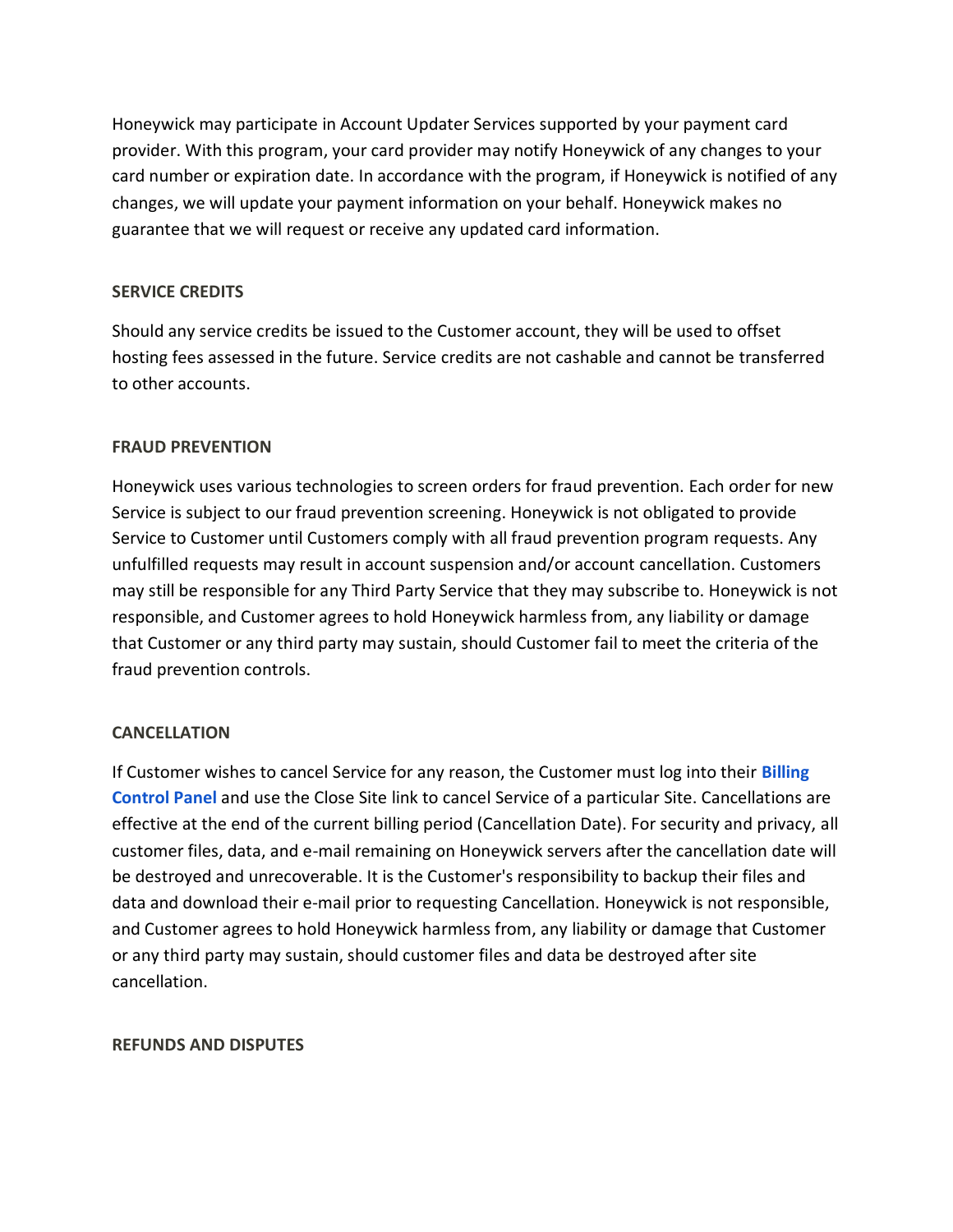All Honeywick services are non-refundable. Customers seeking to resolve any billing errors are required to open a billing ticket through the **[Support Portal](https://controlpanel.honeywickhosting.com/billing/submitticket.php?step=2&deptid=3)**.

The Customer agrees not to issue chargebacks for any credit card payments. A chargeback of payment for services rendered will result in an additional charge of \$190.

## **NON-PAYMENT**

All payments are due in full on the Billing Date. Failure to remit payment for services on the Billing Date is a violation of this TOS. Failure to remit payment for ten (10) consecutive days, including the Billing Date, shall result in a suspension of public access to Customer services. Failure to remit payment for services within twenty-five (25) consecutive days, including the Billing Date, shall result in termination of access to the service network and all services shall be reclaimed. All Customer files and data remaining after twenty-five (25) days of non-payment will be destroyed and unrecoverable for security and privacy reasons.

## **CPU USAGE**

Customer agrees that they will not use excessive amounts of CPU processing on any of Honeywick's servers. Any violation of this policy may result in remedy action by Honeywick, which may be taken in Honeywick's sole discretion with or without notice.

# **BANDWIDTH AND DISK SPACE USAGE**

For Honeywick Basic, Customer agrees that bandwidth and disk space usage shall not exceed the number of gigabytes per month ordered by Customer or similarly situated Customers. For all plans, Honeywick will monitor Customer's bandwidth and disk space usage. For your convenience, a Resource Usage meter is provided in the Control Panel. Honeywick shall have the right to take remedy action if Customer's bandwidth or disk space usage exceeds the Agreed Usage or if usage does not adhere to Honeywick's Acceptable Use Policy (AUP) or Unlimited Policy.

# **SYSTEM AND NETWORK SECURITY**

Customer is prohibited from violating or attempting to violate or circumvent the security of the Honeywick Network. Violations of system or network security will result in civil or criminal liability. Honeywick will investigate any such violations and will cooperate with law enforcement authorities in prosecuting any Customer who is involved in such violations.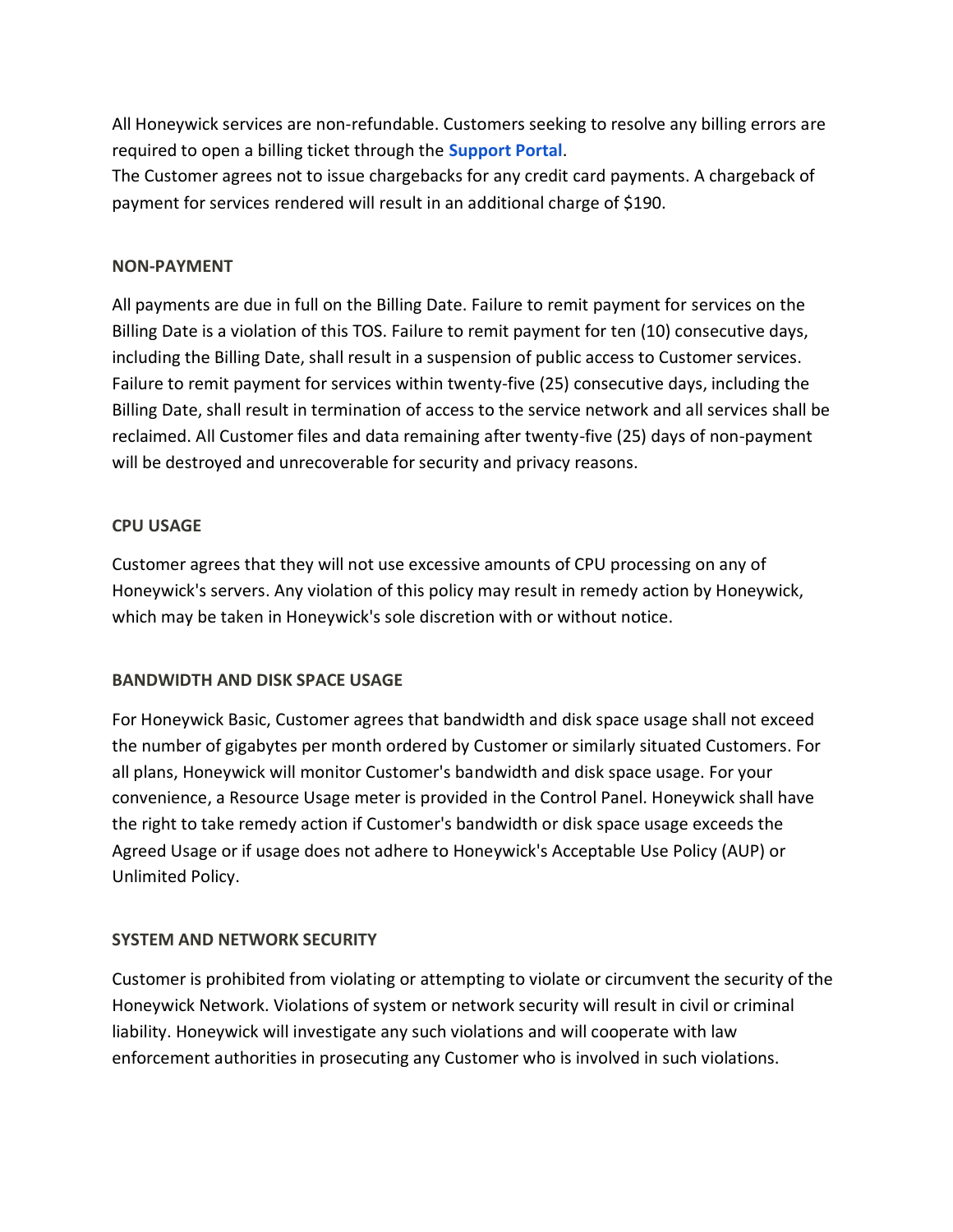### **CUSTOMER CONTENT**

Customer Content will include content uploaded to, submitted to, stored on or distributed by Customer via Honeywick Services. Customer Content also includes content of users of Customer's website and materials as well as content provided by third parties. Customer will be solely responsible for the development, operation, and maintenance of Customer Content.

### **REMEDY ACTION**

Honeywick may take remedy action with or without notice, which may result in the following: a) removal of all or a portion of the Customer Content, b) disconnection or discontinuance of any and all Services, or c) termination of this Agreement in the event of i) violation of our AUP, ii) notice of violation by Customer of this TOS, iii) non-payment, or iv) chargeback. Customer agrees that Honeywick will have no liability to Customer due to any Remedy Action that we may take. Customer also agrees that Honeywick will not provide any refunds of any fees paid by Customer prior to Remedy Action. In the event of Remedy Action against Spamming Activities or Internet Abuse, Honeywick will charge the customer a \$500.00 clean up fee.

### **TERMINATION FOR VIOLATION**

We reserve the right to immediately suspend the Service and/or terminate this TOS: (i) for a violation of any of our policies, including those incorporated by reference; and/or (ii) your failure to pay any amounts due. This right of termination is without prejudice to any other rights we may have. You are not entitled to any type of notice or protest should we decide to exercise these rights, nor will you receive a refund of any Fees.

### **USE OF THE SERVICES**

Your use of the Services must be reasonable and you may not place excessive burdens on our servers or other resources. You agree that we may place restrictions on your use of the Service, and charge you excess fees, to the extent that they exceed the use of the Service of similarly situated customers. You understand that disk space, bandwidth, connection speeds and other similar indices of capacity are maximum numbers. Reaching these capacity numbers on a regular basis may result in Honeywick placing restrictions on your use of the Service.

When a Site is terminated or canceled, all files and data will be destroyed and unrecoverable for security and privacy reasons. Honeywick has no responsibility to forward e-mail, or other communications, for you once your Site is closed and you will no longer have access to the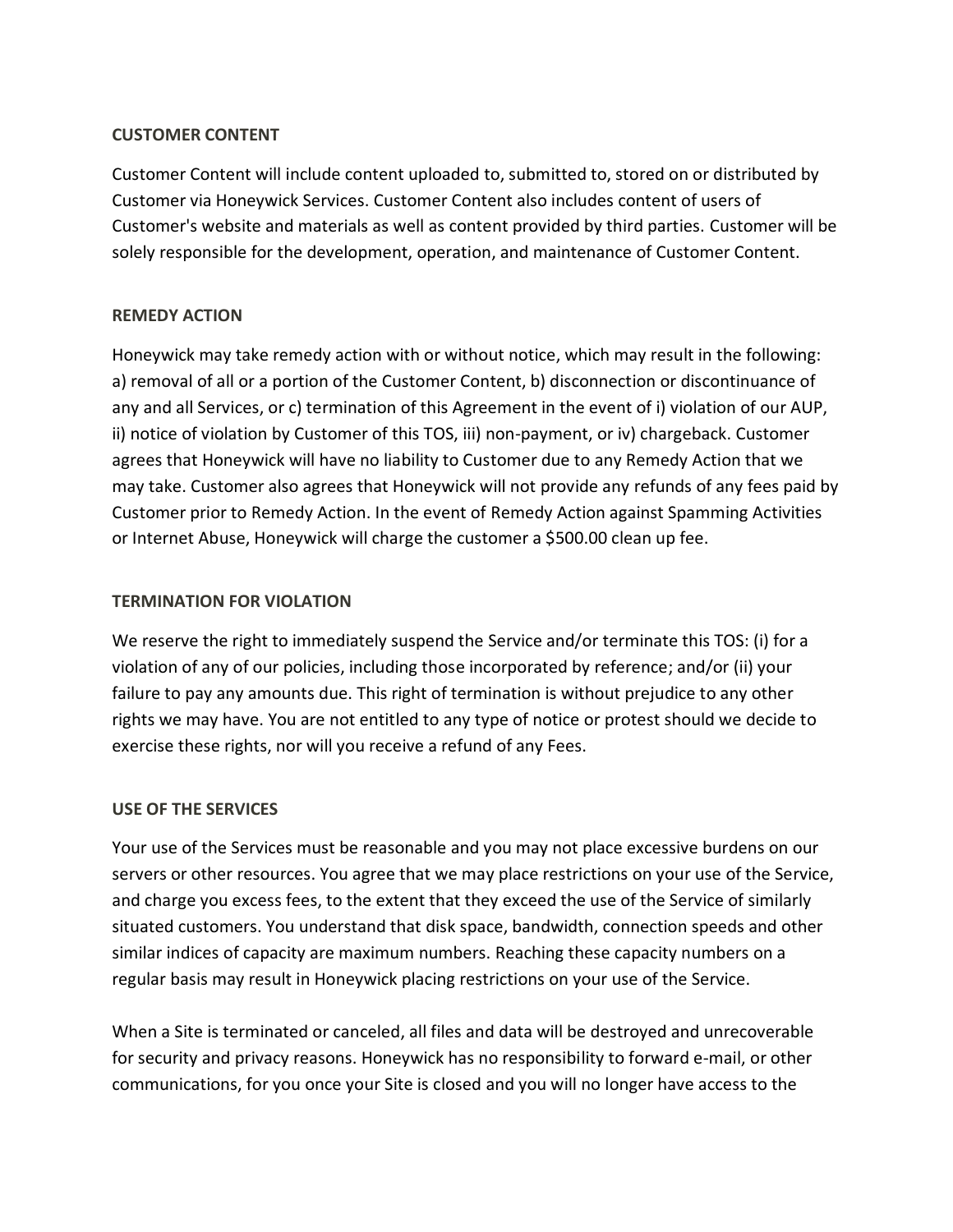control panel. You are encouraged to keep the Service active during a transition period should you seek to forward your e-mail or other communications.

# **CUSTOMER REPRESENTATIONS AND WARRANTIES**

Customer represents and warrants to Honeywick that during the Term that Customer owns, has a valid license, or has the right to use the Customer Content, including all text, graphics, and code, and the use, reproduction, distribution and transmission of the Customer Content and any information and materials contained therein does not, and will not, (i) infringe any copyright, trademark, or any other proprietary right of a third party, (ii) violate any criminal laws and will only be used for lawful purposes, (iii) constitute false advertising, defamation, an invasion of privacy, violate a right of publicity or violate any other law or regulation, or (iv) contain and will at all times remain free of computer viruses, trojan horses, worms, and other malicious code.

You represent and warrant to Honeywick that: (i) you have the knowledge necessary to use the Service; (ii) you understand and appreciate the risks inherent from accessing the Internet; (iii) you will use the Service without extra effort on our part; and (iv) that you will pass through the terms of our Acceptable Use Policy to End Users.

# **LICENSE TO HONEYWICK**

Customer grants Honeywick a royalty-free, non-exclusive, worldwide right and license to reproduce, copy, use and distribute Customer Content and to make archival or backup copies of the Customer Content solely to provide and operate the Services. Honeywick acknowledges that they are not acquiring any right, title or interest in or to the Customer Content, all of which shall remain solely with the Customer.

# **HONEYWICK INTELLECTUAL PROPERTY**

Honeywick grants to Customer a non-exclusive, non-transferable, royalty-free license, during the term of this Agreement, to use Honeywick Technology solely for the purpose of accessing and using the Services. Customer may not use the Honeywick Technology for any purpose other than accessing and using the Services. Except for the rights expressly granted herein, this Agreement does not transfer from Honeywick to Customer any Honeywick Technology, and all rights, titles and interests in and to the Honeywick Technology shall remain solely with Honeywick. Customer shall not, directly or indirectly, reverse engineer, decompile, disassemble, or otherwise attempt to derive source code or other trade secrets from any of the Honeywick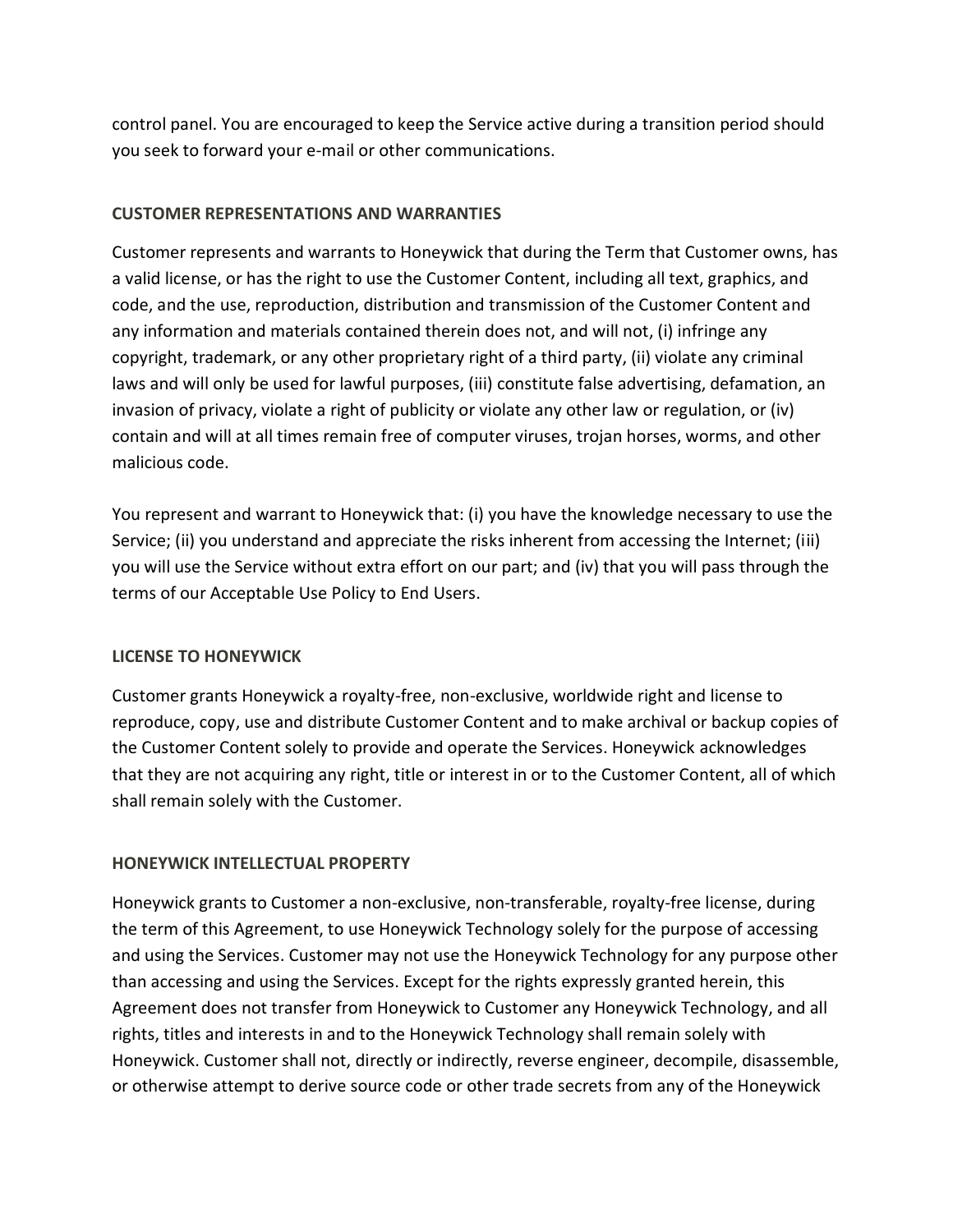Technology. Honeywick's trademarks, tradenames, service marks, logos, other names and marks, and related product and service names, design marks and slogans are the sole and exclusive property of Honeywick. Customer may not use any of the foregoing in any advertising, publicity or in any other commercial manner without the prior written consent of Honeywick.

### **INDEPENDENT CONTRACTOR**

Honeywick and Customer are independent contractors. Nothing contained in the TOS places Honeywick and Customer in the relationship of principal, agent, partner or joint ventures. Neither party may represent itself as having any authority to make contracts or enter into any agreements in the name of the other party.

## **FEEDBACK**

Any feedback, data, answers, questions, comments, suggestions, idea or the like which Customer sends to Honeywick relating to the Services will be treated as being non-confidential and non-proprietary. Honeywick may use, disclose or publish any ideas, concepts, know-how or techniques contained in such information for any purpose whatsoever.

### **HARDWARE AND SOFTWARE**

You are responsible for and must provide all Internet connectivity services, computers, software, hardware, and other services necessary to access Honeywick servers and Services. Honeywick makes no representations, warranties, or assurances that customer's equipment will be compatible with Honeywick Services.

# **GOVERNING LAW AND JURISDICTION**

This Agreement shall be governed in all respects by California law without regard to the conflict of law provisions thereof. Both parties submit to personal jurisdiction in California. The terms of this section shall survive any termination of this Agreement.

# **GOVERNMENT REGULATIONS**

Customer may not export, re-export, transfer or make available, whether directly or indirectly, any regulated items or information to anyone outside the United States in connection with this TOS without first complying with all export control laws and regulations which may be imposed by the United States government and any country or organization of nations within whose jurisdiction Customer operates or does business.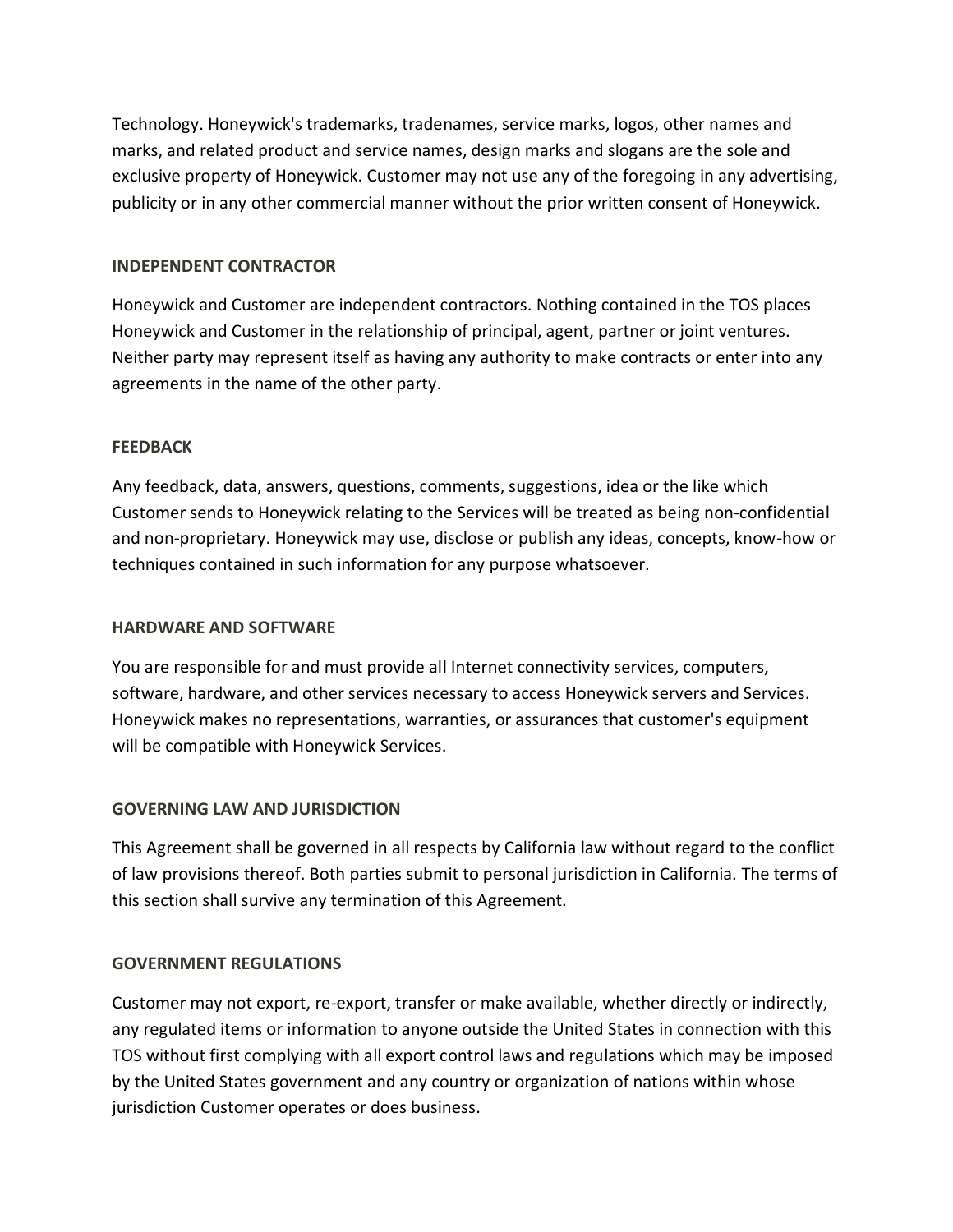#### **MUTUAL INDEMNIFICATION**

Each party agrees to indemnify and hold harmless the other party, the other party's affiliates, and each of their respective officers, directors, agents, attorneys, and employees from and against any and all claims, demands, obligations, liabilities, damages, losses, penalties, fines, punitive damages, amounts in interest, expenses and disbursements of any kind and nature whatsoever (including reasonable attorneys' fees) brought by a third party under any theory of legal liability arising out of or related to the indemnifying party's actual or alleged infringement or misappropriation of a third party's copyright, trade secret, patent, trademark, or other proprietary right.

### **DISCLAIMER OF WARRANTY**

Customer agrees to use all Services and any information obtained through or from Honeywick, at Customer's own risk. Customer acknowledges and agrees that Honeywick exercises no control over, and accepts no responsibility for, the content of the information passing through Honeywick's host computers, network, or the Internet. THE SERVICES ARE PROVIDED ON AN "AS IS, AS AVAILABLE" BASIS. NONE OF Honeywick, ITS PARENT, SUBSIDIARY OR AFFILIATED CORPORATIONS, OR ANY OF THEIR RESPECTIVE EMPLOYEES, OFFICERS, SHAREHOLDERS, DIRECTORS, AFFILIATES, AGENTS, SUPPLIERS, THIRD-PARTY INFORMATION PROVIDERS, LICENSORS OR THE LIKE ("Honeywick PERSON") MAKE ANY WARRANTIES OF ANY KIND, EITHER EXPRESSED OR IMPLIED, INCLUDING BUT NOT LIMITED TO WARRANTIES OF MERCHANTABILITY OR FITNESS FOR A PARTICULAR PURPOSE, OR NON-INFRINGEMENT, FOR THE SERVICES OR ANY EQUIPMENT Honeywick PROVIDES. NO Honeywick PERSON MAKES ANY WARRANTIES THAT THE SERVICES WILL NOT BE INTERRUPTED OR ERROR FREE; NOR DO THEY MAKE ANY WARRANTIES AS TO THE RESULTS THAT MAY BE OBTAINED FROM THE USE OF THE SERVICES OR AS TO THE ACCURACY, RELIABILITY OR CONTENT OF ANY INFORMATION, SERVICES OR MERCHANDISE CONTAINED IN OR PROVIDED THROUGH THE SERVICES. Honeywick IS NOT LIABLE, AND EXPRESSLY DISCLAIMS ANY LIABILITY, FOR THE CONTENT OF ANY DATA TRANSFERRED EITHER TO OR FROM CUSTOMER OR STORED BY CUSTOMER OR ANY OF CUSTOMER'S USERS VIA THE SERVICES PROVIDED BY Honeywick. NO ADVICE OR WRITTEN INFORMATION GIVEN BY ANY Honeywick PERSON, WILL CREATE A WARRANTY; NOR MAY YOU RELY ON ANY SUCH INFORMATION OR ADVICE. The terms of this section shall survive any termination of this Agreement.

### **LIMITATION OF LIABILITY**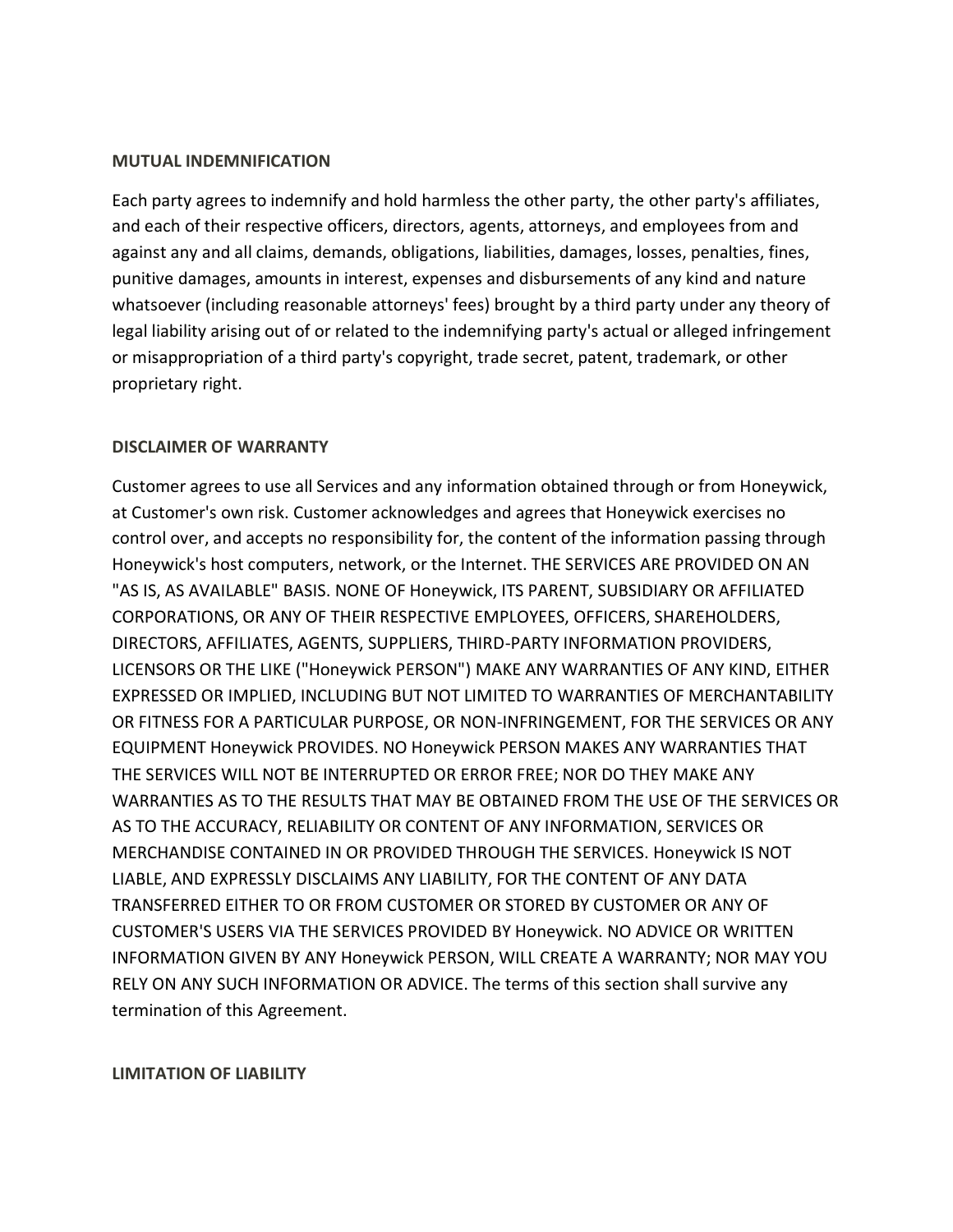Customer agrees that no Honeywick Person, under any circumstances, shall be held responsible or liable for situations where the Services are accessed by third parties through illegal or illicit means, including situations where such data is accessed through the exploitation of security gaps, weaknesses or flaws (whether known or unknown to Honeywick at the time) which may exist in the Services or Honeywick's equipment used to provide the Services.

Under no circumstances, including negligence, shall any Honeywick Person be liable for any indirect, incidental, special, consequential or punitive damages, or loss of profits, revenue, data or use by Customer, any of its users, or any other third party, whether in an action in contract or tort or strict liability or other legal theory, even if Honeywick has been advised of the possibility of such damages.

No Honeywick Person shall be liable to Customer, any of its users, or any other third party, for any loss or damages that result or are alleged to have resulted from the use of or inability to use the Services, or that results from mistakes, omissions, interruptions, deletion of files, loss of data, errors, viruses, defects, delays in operations, or transmission or any failure of performance, whether or not limited to acts of God, communications failure, theft, destruction or unauthorized access to Honeywick's records, programs, equipment, or services.

IN NO EVENT WILL Honeywick'S LIABILITY IN CONNECTION WITH THE SERVICES, ANY SOFTWARE PROVIDED HEREUNDER OR ANY ORDER, WHETHER CAUSED BY FAILURE TO DELIVER, NON-PERFORMANCE, DEFECTS, BREACH OF WARRANTY OR OTHERWISE, EXCEED THE AGGREGATE ACTUAL SERVICE FEES PAID TO Honeywick BY CUSTOMER DURING THE 12 MONTH PERIOD IMMEDIATELY PRECEDING THE EVENT GIVING RISE TO SUCH LIABILITY.

Honeywick CANNOT GUARANTEE CONTINUOUS SERVICE, SERVICE AT ANY PARTICULAR TIME, INTEGRITY OF DATA, INFORMATION OR CONTENT STORED OR TRANSMITTED VIA THE INTERNET. Honeywick WILL NOT BE LIABLE FOR ANY UNAUTHORIZED ACCESS TO, OR ANY CORRUPTION, ERASURE, THEFT, DESTRUCTION, ALTERATION OR INADVERTENT DISCLOSURE OF, DATA, INFORMATION OR CONTENT TRANSMITTED, RECEIVED OR STORED ON ITS SYSTEM.

Customer understands, acknowledges and agrees that if Honeywick takes any remedy action under this Agreement because of an action of Customer or its website users, Customer agrees that Honeywick shall have no liability to Customer due to such remedy action by Honeywick.

The terms of this section shall survive any termination of this Agreement.

#### **FORCE MAJEURE**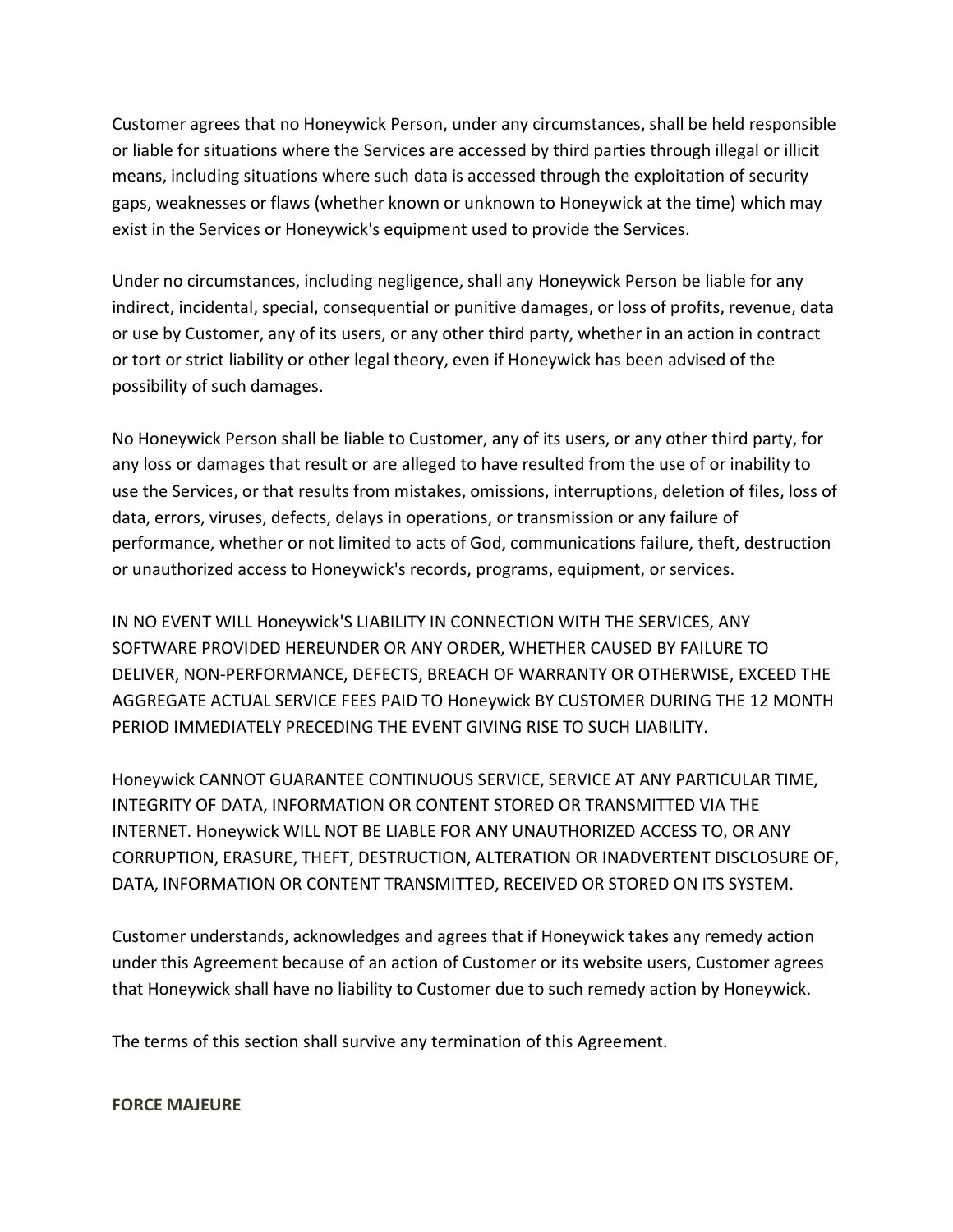Neither party is liable for any default or delay in the performance of any of its obligations under this Agreement (other than failure to make payments when due) if such default or delay is caused, directly or indirectly, by forces beyond such party's reasonable control, including, without limitation, fire, flood, acts of God, labor disputes, accidents, acts of war or terrorism, acts of government or other legal order, interruptions of transportation or communications, supply shortages or the failure of any third party to perform any commitment relative to the production or delivery of any equipment or material required for such party to perform its obligations hereunder.

## **RECIPROCAL**

We each warrant to the other that: (i) we have the power, authority and legal right to enter into this TOS; and (ii) we have the power, authority and legal right to perform our obligations under this TOS and all incorporated provisions.

## **ASSIGNMENT**

This TOS may be assigned by Honeywick. It may not be assigned by you. This TOS shall bind and inure to the benefit of the corporate successors and permitted assigns of the parties.

### **NO WAIVER**

No waiver of rights under this TOS, or any other Honeywick policy shall constitute a subsequent waiver of this or any other right under this TOS.

# **ENTIRE AGREEMENT AND SEVERABILITY**

This Agreement represents the entire agreement between the parties, and supersedes all previous agreements. All rights and restrictions contained in the Agreement may be exercised and shall be applicable and binding only to the extent that they do not violate any applicable laws and are intended to be limited to the extent necessary so that they will not render this Agreement illegal, invalid or unenforceable. If any provision or portion of any provision of this Agreement shall be held to be illegal, invalid or unenforceable by a court of competent jurisdiction, it is the intention of the parties that the remaining provisions or portions thereof shall constitute their agreement with respect to the subject matter hereof, and all such remaining provisions or portions thereof shall remain in full force and effect. Customer hereby represents that they are either, an individual entering this Agreement for their personal use and is of legal age to execute this Agreement, or a corporation, limited partnership or other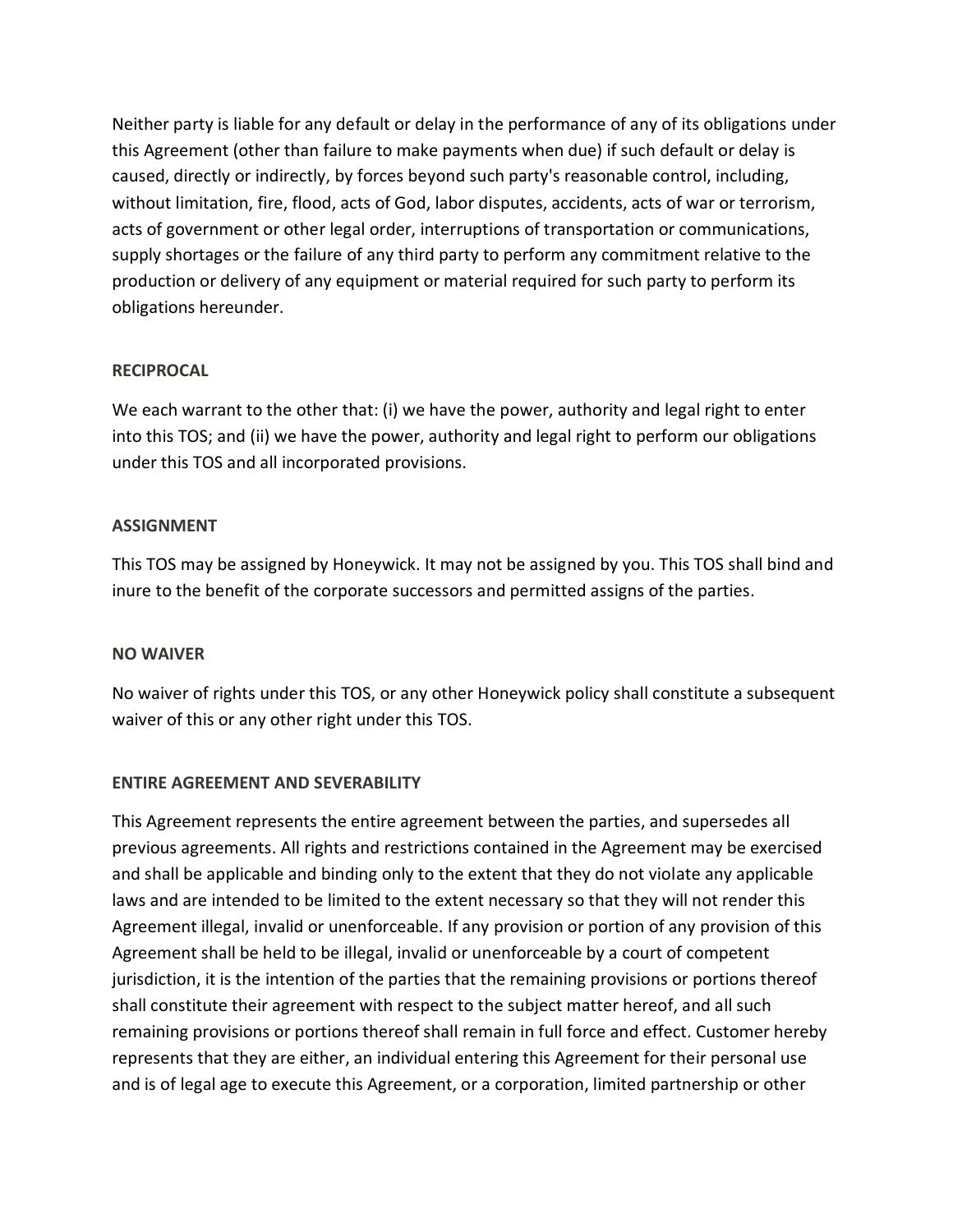legal entity, validly existing under the laws of the state of its organization and the person acting on behalf of Customer is authorized to execute this Agreement on behalf of Customer.

# **HONEYWICK DATA PROCESSING ADDENDUM**

This Customer Data Processing Addendum (DPA) is part of the requirements of the European Data Protection Regulation (GDPR) and is an addendum to our Hosting Terms of Service (TOS) and Affiliate Program Agreement.

# Definitions

Controller: Entity who determines the purpose and means of processing Personal Data. Customer Data: Data that Honeywick processes on behalf of Customer. Personal Data: Data relating to an identified or identifiable natural person. Processor: Entity that processes Personal Data on behalf of Customer. Security Incidents: Unauthorized and/or unlawful breach of security leading to accidental and/or unlawful destruction, alteration, loss, unauthorized disclosure of or access to Personal Data.

Subprocessor: Processors used by Honeywick to fulfill its obligations in providing the Service.

# **SCOPE**

This DPA applies only to the extent that Honeywick processes Personal Data on behalf of the Customer in the course of providing the Service and in the case such Personal Data is subject to Data Protection Laws of the European Union (EU).

In this DPA, the Customer is the Controller of Personal Data and Honeywick will process Personal Data only as a Processor on behalf of Customer. Nothing in this DPA prevents Honeywick from using any data that Honeywick collects and processes independently of Customer's use of the Service.

As a Controller, Customer agrees that they will comply with its obligations under Data Protection Laws in respect to their processing of Personal Data and any processing instructions they issue to Honeywick; and that they have obtained consents and rights necessary under Data Protection Laws for Honeywick to process Personal Data and provide the Service.

As a Processor, Honeywick will process Personal Data only for the following purposes: processing to perform the Service in accordance with the TOS; and - to comply with other reasonable instructions provided by Customer.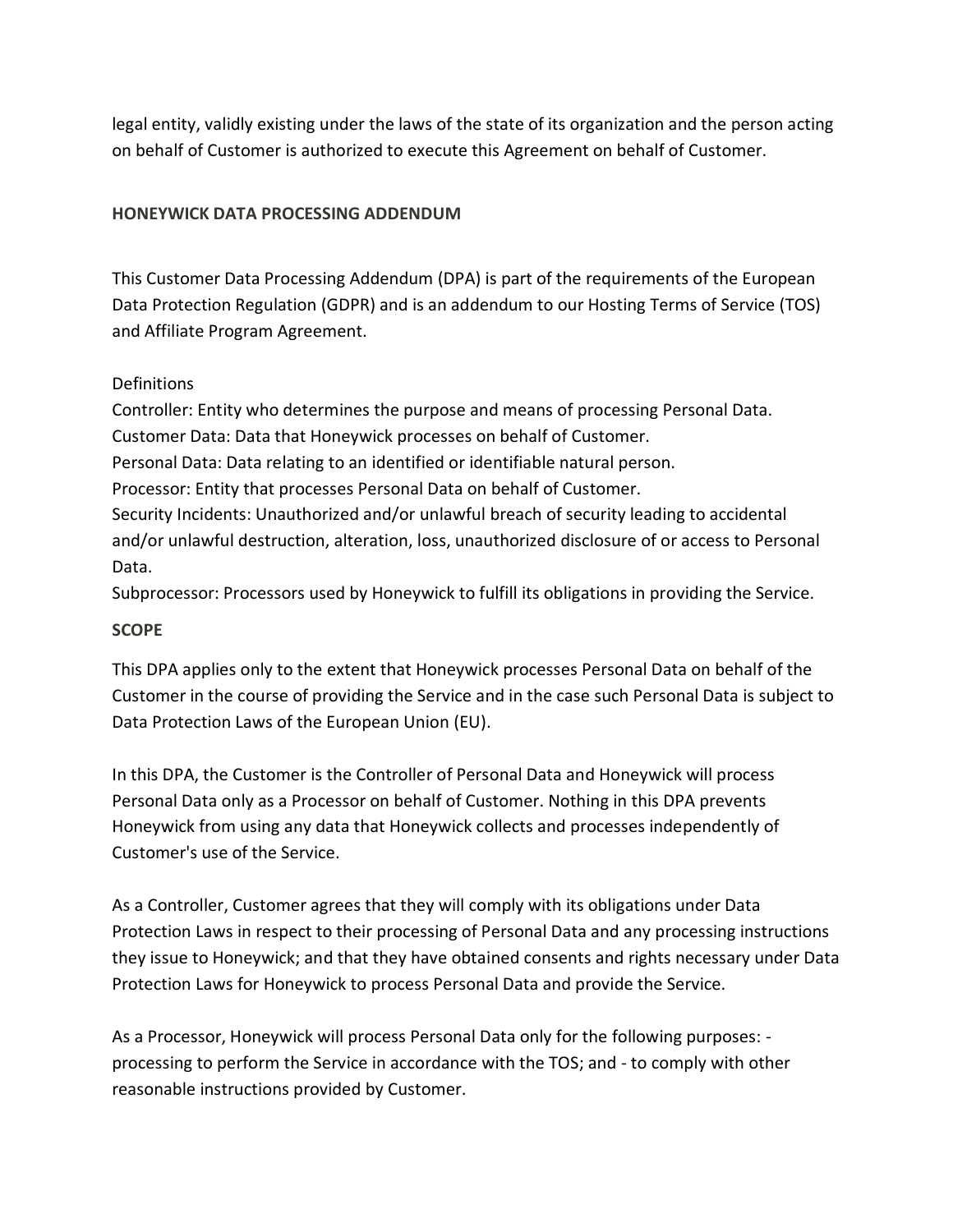Honeywick handles Customer Data provided by Customer and the Customer Data may contain special categories of data depending on how the Service is used by Customer. The Customer Data may be subject to the following process activities: - storage and other processing necessary to provide and improve the Service; - to provide customer and technical support to Customer; and - disclosures as required by law or otherwise set forth in the TOS.

Customer acknowledges that Honeywick has the right to use and disclose data relating to and/or obtained in connection with the operation, support and/or use of the Service for its legitimate business purposes (e.g., billing, technical support, product development..etc.). For data that is considered personal data under Data Protection Laws, Honeywick will process such data in compliance with Data Protection Laws.

## **SUBPROCESSING**

Customer agrees that Honeywick may engage Subprocessors to process Personal Data on Customer's behalf. You may request a list of Subprocessors currently engaged by Honeywick.

When engaging with a Subprocessor, Honeywick will - enter into a written agreement with the Subprocessor which imposes data protection terms that require the Subprocessor to protect Personal Data to the standards required by Data Protection Laws; and - remain responsible for its compliance with the obligations of this DPA and for any acts or omissions of the Subprocessor that cause Honeywick to breach any of its obligations under this DPA.

Honeywick shall provide Customer reasonable advance notice via email if it adds or removes Subprocessors.

Customer may object to Honeywick's engagement with a new Subprocessor on reasonable grounds relating to data protection by notifying Honeywick in writing within five (5) days of receipt of Honeywick's notice. The notice should reasonably explain the grounds for the objection. The parties will discuss such concerns in good faith with the goal of achieving a reasonable resolution. If a resolution is not possible, either party may terminate the applicable Service related to the use of the Subprocessor.

### **SECURITY**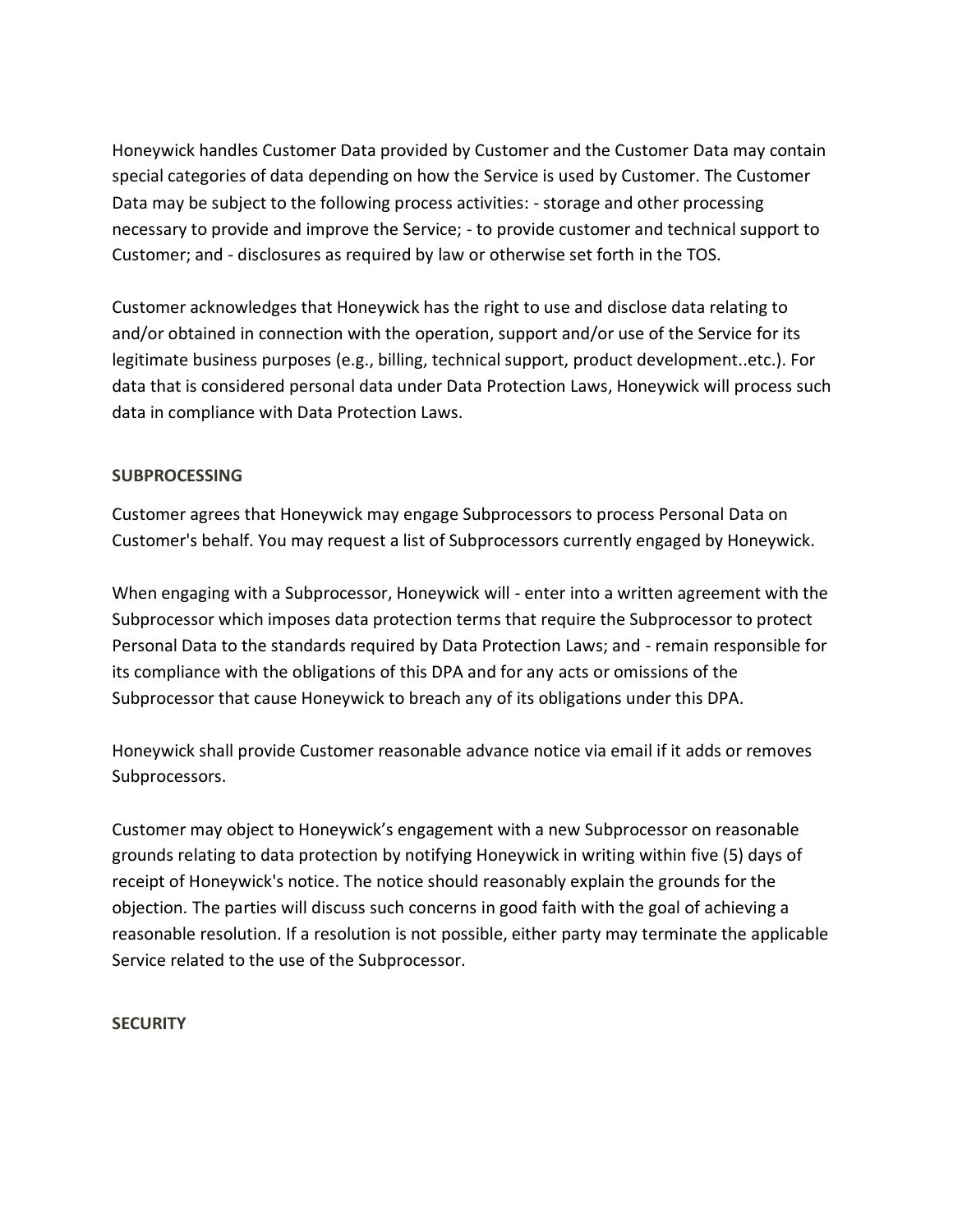Honeywick will implement and maintain appropriate security measures to protect Personal Data from Security Incidents and to preserve the security and confidentiality of the Personal Data.

Honeywick will ensure that any person who is authorized by Honeywick to process Personal Data (e.g., Honeywick staff, subcontractors) will be under an appropriate obligation of confidentiality.

In the event of a Security Incident, Honeywick will notify Customer without undue delay and will provide timely information relating to the Security Incident as it becomes known.

Customer acknowledges that the security measures evolve and that Honeywick may update or modify the security measures from time to time.

## **INTERNATIONAL TRANSFERS**

Customer Data may be transferred and processed in the United States and anywhere in the world where Customer and/or its Subprocessors maintain data processing operations. Honeywick will implement appropriate safeguards to protect the Personal Data, wherever it is processed, in accordance with the requirements of Data Protection Laws.

### **RETURN AND DELETION OF DATA**

Customers have access to their uploaded files and databases and can download them. If Customer has any issues with downloading their content, they can contact our Technical Support for assistance. Upon deactivation of a Honeywick Service, all Personal Data will be deleted, except for data which is required to be retained by applicable law, or Personal Data that is archived on backup systems (which are securely isolated and protected from further processing.

# **COOPERATION**

If Customer is unable to independently access the specific Personal Data within the Service in response to requests from individuals or data protection authorities, Honeywick will (at Customer's expense) provide reasonable cooperation to assist Customer, if possible. In the event that any such request is made directly to Honeywick, Honeywick will not respond to such communication directly without Customer's prior authorization, unless legally compelled to do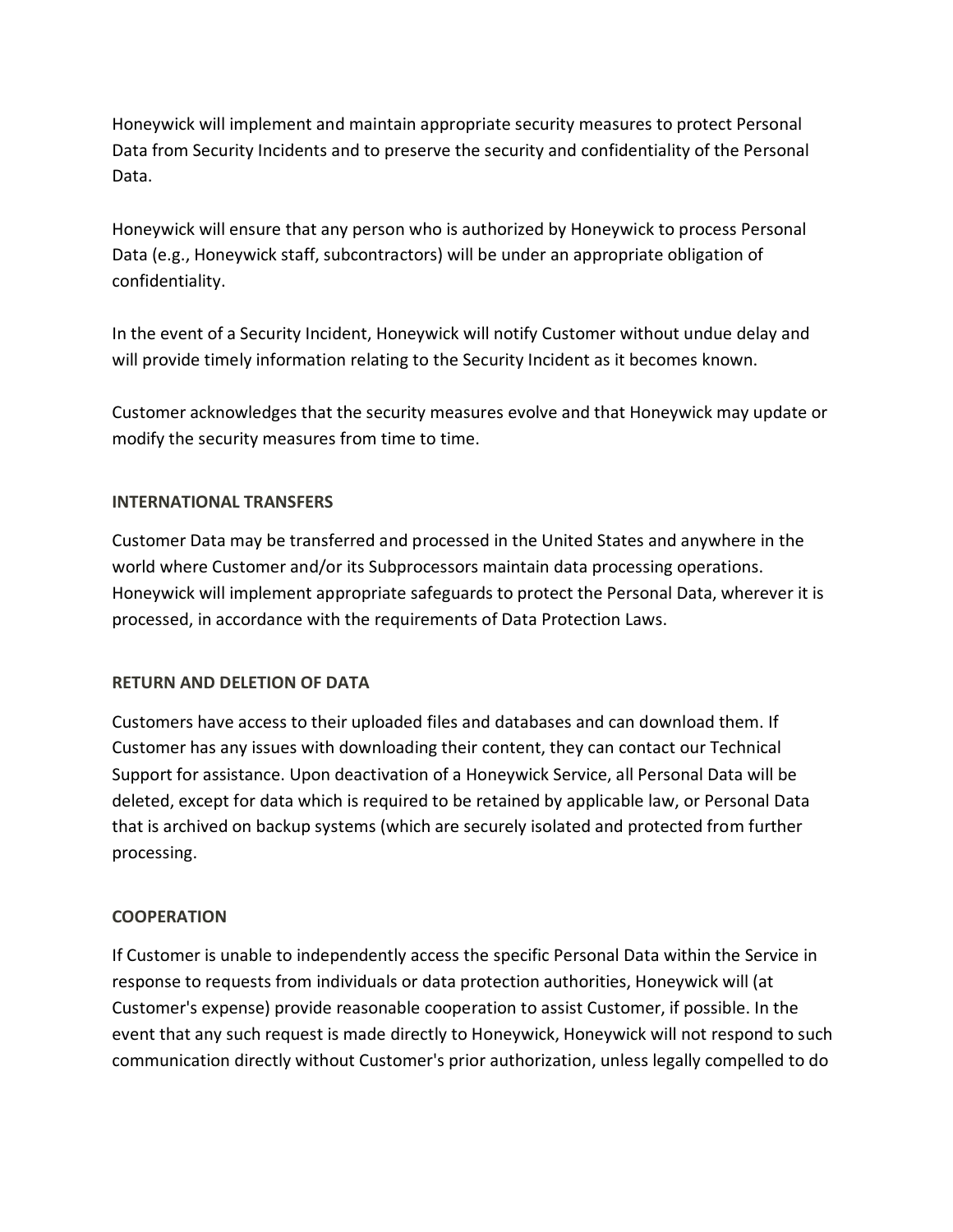so. If Honeywick is required to respond to such a request, Honeywick will promptly notify Customer and provide it with a copy of the request unless legally prohibited from doing so.

To the extent Honeywick is required under Data Protection Law, Honeywick will (at Customer's expense) provide reasonably requested information regarding Honeywick's processing of Personal Data under the TOS to enable the Customer to carry out data protection impact assessments or prior consultations with data protection authorities as required by law.

## **MISCELLANEOUS**

Except for the changes made by this DPA, the TOS remains unchanged and in full force and effect. If there is any conflict between this DPA and the TOS, the DPA will prevail to the extent of that conflict.

This DPA shall be governed by and construed in accordance with governing law and jurisdiction provisions in the TOS, unless required otherwise by Data Protection Laws.

# **HONEYWICK ACCEPTABLE USE POLICY**

This Acceptable Use Policy (AUP) is part of the Honeywick ("Honeywick", "us", "we", "our") Terms of Service (TOS) and outlines the customer's and their end users' (collectively, "you", "your", "yours") responsibilities and how you are expected to use the Honeywick Services. This policy states our policies on harmful activities toward our systems, our customers and the Internet community, which may compromise our Services. Your use of any Honeywick Services constitutes acceptance of this AUP as well as our Terms of Service and Privacy Policy.

While Honeywick respects that the Internet provides an open environment for free and open discussion and distribution of information, there are areas of competing interests, and we reserve the right to take remedy actions in order to protect these competing interests. We reserve the right to determine what activities are unacceptable at our sole discretion. Honeywick reserves the right to refuse Services to any user at our sole discretion. Honeywick also retains the right to discontinue service with or without notice for repeated violation of this AUP.

# **POLICY REVISIONS**

You understand that to meet the evolving needs of our customers, our hosting services, the changing laws, and the changing Internet, we reserve the right to revise this AUP at any time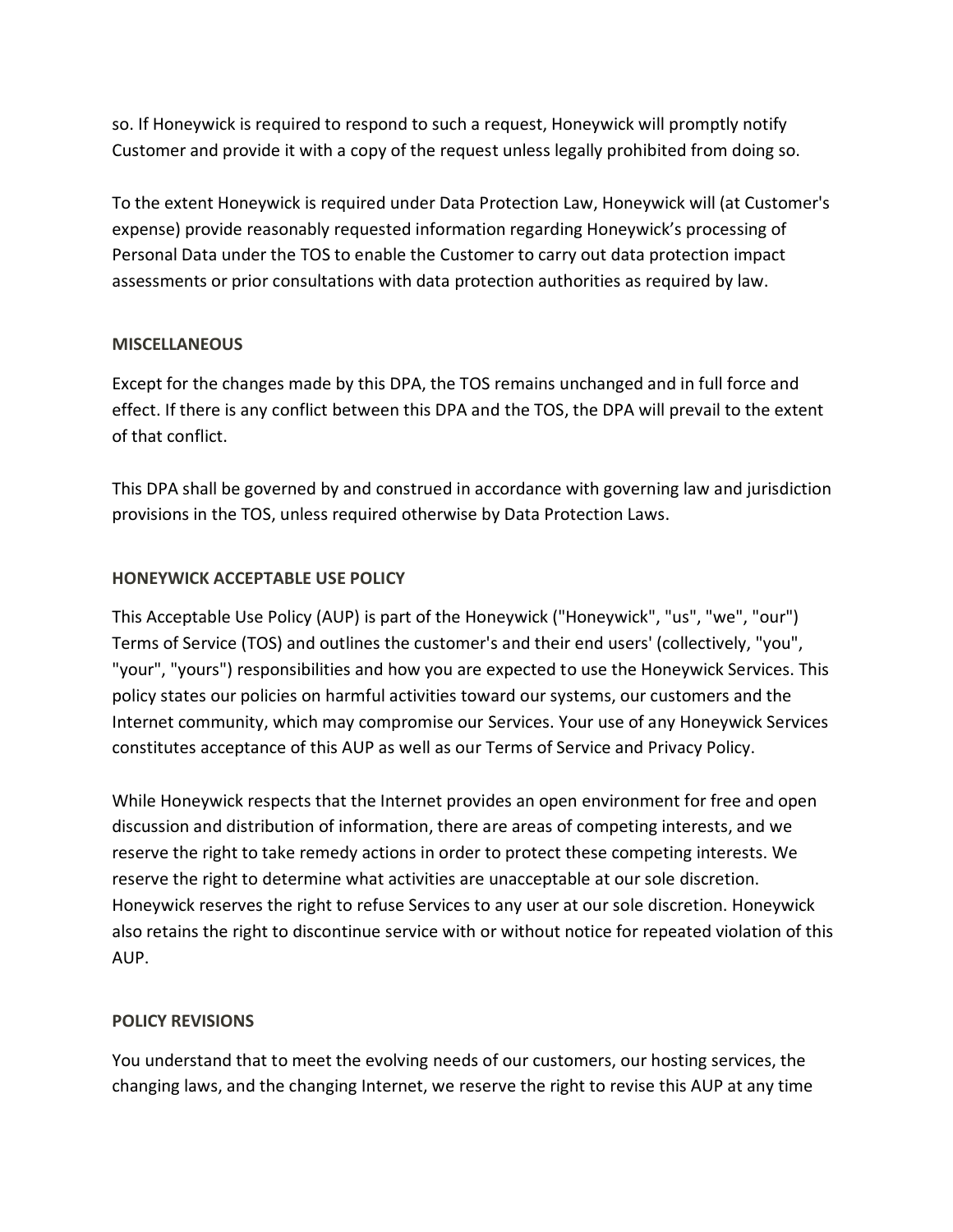without notice. The latest version of the AUP will always be available at this web page. Your continued use of our services constitutes acceptance of any changes to our AUP.

## **NOTIFICATION OF VIOLATION**

If you believe that this AUP is being violated, you may report this issue to support@honeywickhosting.com. Please note that we require full details and the identification of the portion of this AUP that is being violated, and furthermore, we do not review anonymous reports. Your notice must contain your first and last name, a valid e-mail address and telephone number.

## **CONTENT**

Honeywick does not censor or review content uploaded to our services or that is available on the Internet. When you obtain information through the Internet or our services, you must keep in mind that we cannot and do not monitor, verify, warrant, or vouch for the accuracy and quality of the information that users may acquire. Therefore, we cannot and do not accept any responsibility over content uploaded to our services or retrieved from the Internet. The responsibility of content is the sole responsibility of the customer, end user, or third party content provider. You must exercise your best judgment in relying on information obtained from the Internet or our services. We will only review content upon a verified complaint report. We reserve the right to refuse to provide services to customers who knowingly or unknowingly use our services to distribute materials that may degrade our network, harm other customers, or that is racist, pornographic, and hateful and creates customer service and/or abuse issues for us. We do not allow adult, gambling, obscene, or pornographic content. We do not allow content used for harassment, defamation, libel and hate speech, or other offensive content.

# **PASS THROUGH**

Our services include third party services and this AUP incorporates policies from these other entities that provide products and services through us to you. These policies are "passed through" to you by this AUP.

### **IP ADDRESSES**

IP addresses assigned to customers are non-transferrable and you do not retain ownership or transfer rights to them. To provide our services, it may be necessary for us to change IP addresses, in which case we would contact all customers that will be affected by the change.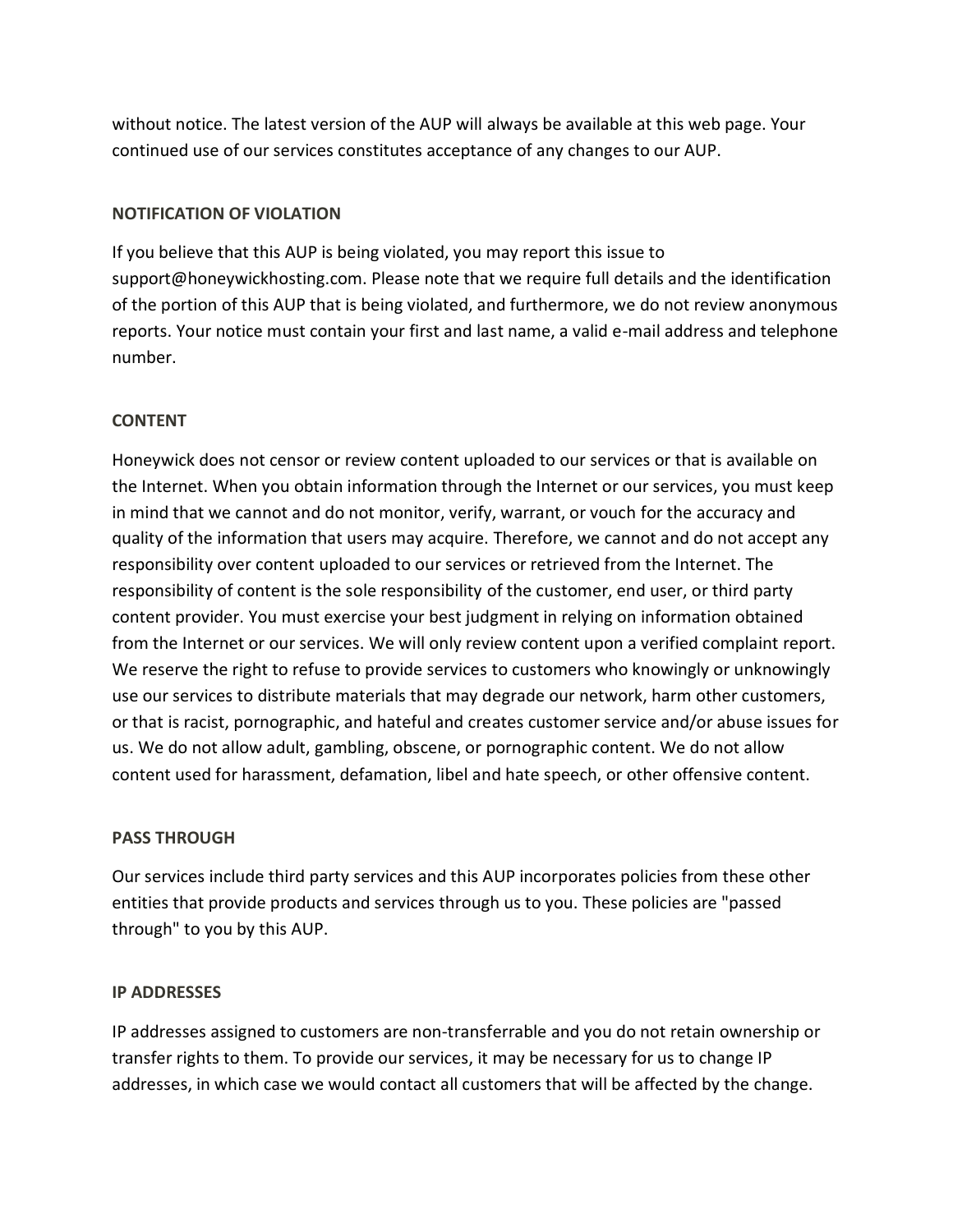#### **USE OF SERVICES**

Our Services may only be used for lawful purposes. You are required to provide us with accurate contact information. Distribution, storage or presentation of any information or material in violation of any applicable law, regulation, this AUP or our TOS is strictly prohibited. Review our Unlimited Policy for additional restrictions.

The following are violations of this AUP and will be subject to immediate remedy action:

Mass Email: The sending of more than 1000 emails per hour and/or 5000 emails per day. Unsolicited Email: The sending or receiving of mass unsolicited email (SPAM), support of web pages associated with SPAM, the dissemination of email lists to be used for SPAM, or the dissemination of software/tools to support SPAM are violations.

Email Bombing: The sending of mass emails, email bounces or email forwards to a user in an attempt to interfere with email services is a violation.

Warez: The sharing of copyright protected software or pirated software, especially in a peer to peer network, is a violation.

Malware: Using services to store or disseminate or support the distribution of viruses, worms, Trojan horses or any other malware is a violation.

Phishing: Any use of our services to perpetrate phishing or support phishing activities is a violation.

Fraud: Content related to fraud, ponzi schemes, multilevel marketing is a violation. Child Pornography: Content related to child pornography is a violation.

Terrorist-related: Content related to international or domestic terrorism is a violation.

Port Sniffing: Engaging in or disseminating software for port sniffing is a violation.

Hacking: Attempts to subvert or assist others in subverting or circumventing the security integrity of our services or our customers websites and databases is a violation.

DOS/DDOS: Using our services to support or perpetrate or attract denial of service or distributed denial of service attacks is a violation.

Password Attacks: Using our services to support password attacks, or engaging in password attacks against our systems or our customers sites, or engaging in storing or distributing password lists is a violation.

Reverse Engineering: Any attempt to reverse engineer our systems is a violation.

Excessive Server Resource Use: Posting messages or using software applications that consume excessive CPU time, or storage space, or network bandwidth is a violation.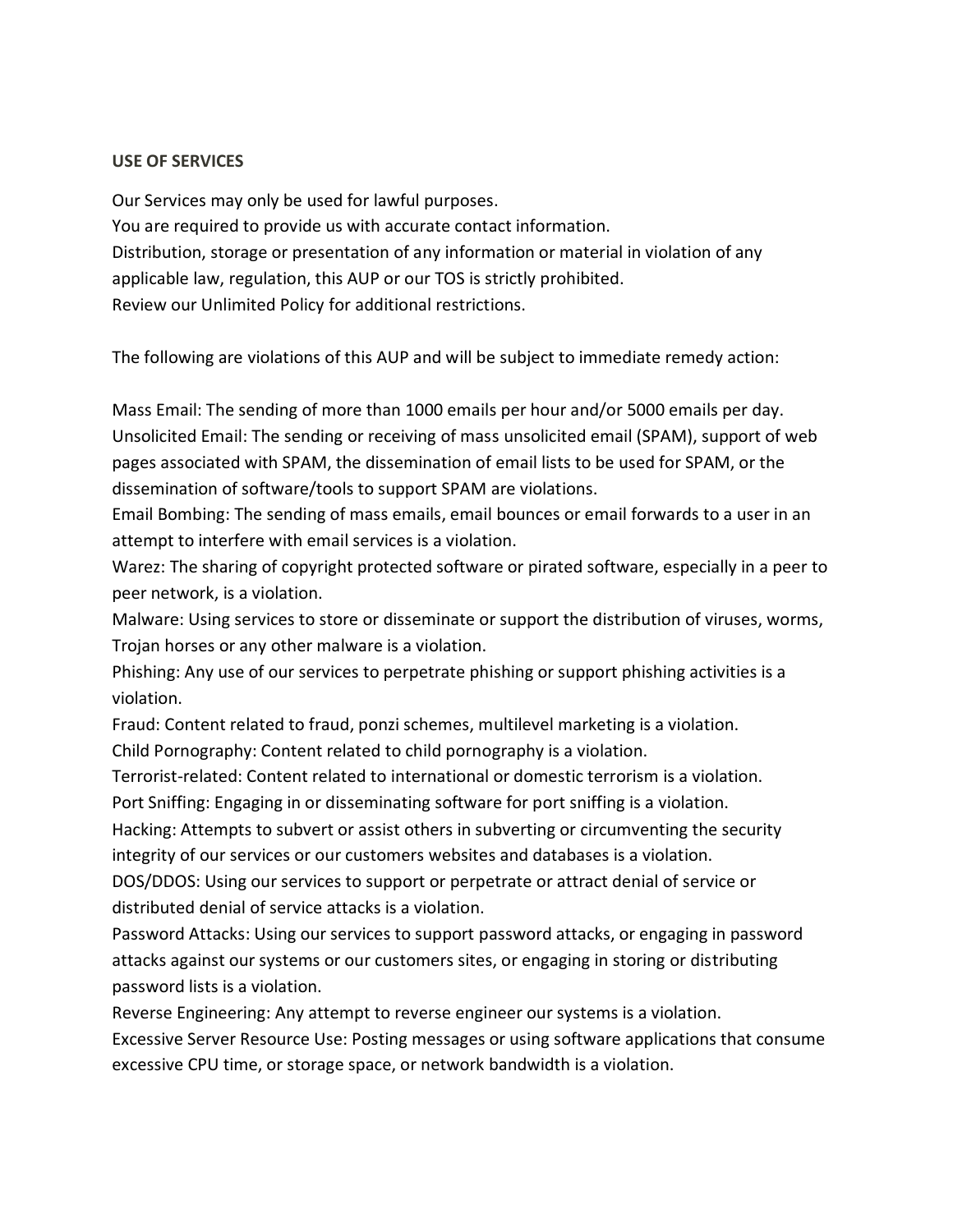Spoofing: Misrepresenting, omitting or deleting identifiable headers to conceal or misidentify the origin of a communication is a violation.

Helpdesk/Forum Spamming: Spamming our helpdesk or forum as a means of getting attention or for deliberate effort to degrade our service is a violation.

Excessive Files: We limit the root and any subfolder to each contain no more than 5000 files. Intellectual Property Violations

You must comply with U.S. laws for trademarks, patents and laws governing the dissemination and use of intellectual property. Complaints about intellectual property rights violations, other than copyright violations, should be directed to support@honeywickhosting.com.

# **COPYRIGHT INFRINGEMENT AND DMCA**

Honeywick complies with the Digital Millennium Copyright Act (DMCA), whose guidelines can be found at https://www.copyright.gov. DMCA complaints should be sent to: Host Collective, Inc., Attn: Takeshi Eto, 417 E. Huntington Drive, Suite 200, Monrovia, CA 91016.

# **U.S. EXPORT CONTROLS**

Use of our Service is governed by U.S. export control laws. These laws apply regardless where you reside. More information about U.S. export laws can be reviewed at: https://www.export.gov/.

# **COOPERATION WITH LAW ENFORCEMENT AND LEGAL DOCUMENTS**

You understand that in order to comply with a court order, subpoena, summons, discovery request, warrant, or regulation, it may be necessary to disclose your personal and website information to protect our business, or others, from harm. We assume no obligation to inform you that we have provided this type of information and in some cases we may be prohibited by law from giving such notice.

Law enforcement agencies who seek information about our customers and their use of our Service are required to submit a subpoena. Unless specifically required by law, the Subpoena will be transmitted to the customer. Civil demands for information, such as discovery requests, must be part of a filed and pending litigation matter. Responses to Civil Demands are at our discretion. Responses are subject to a response fee of \$250 per hour. We do not honor requests from civil litigants to limit or to pre-approve response expenses.

### **REMEDIES**